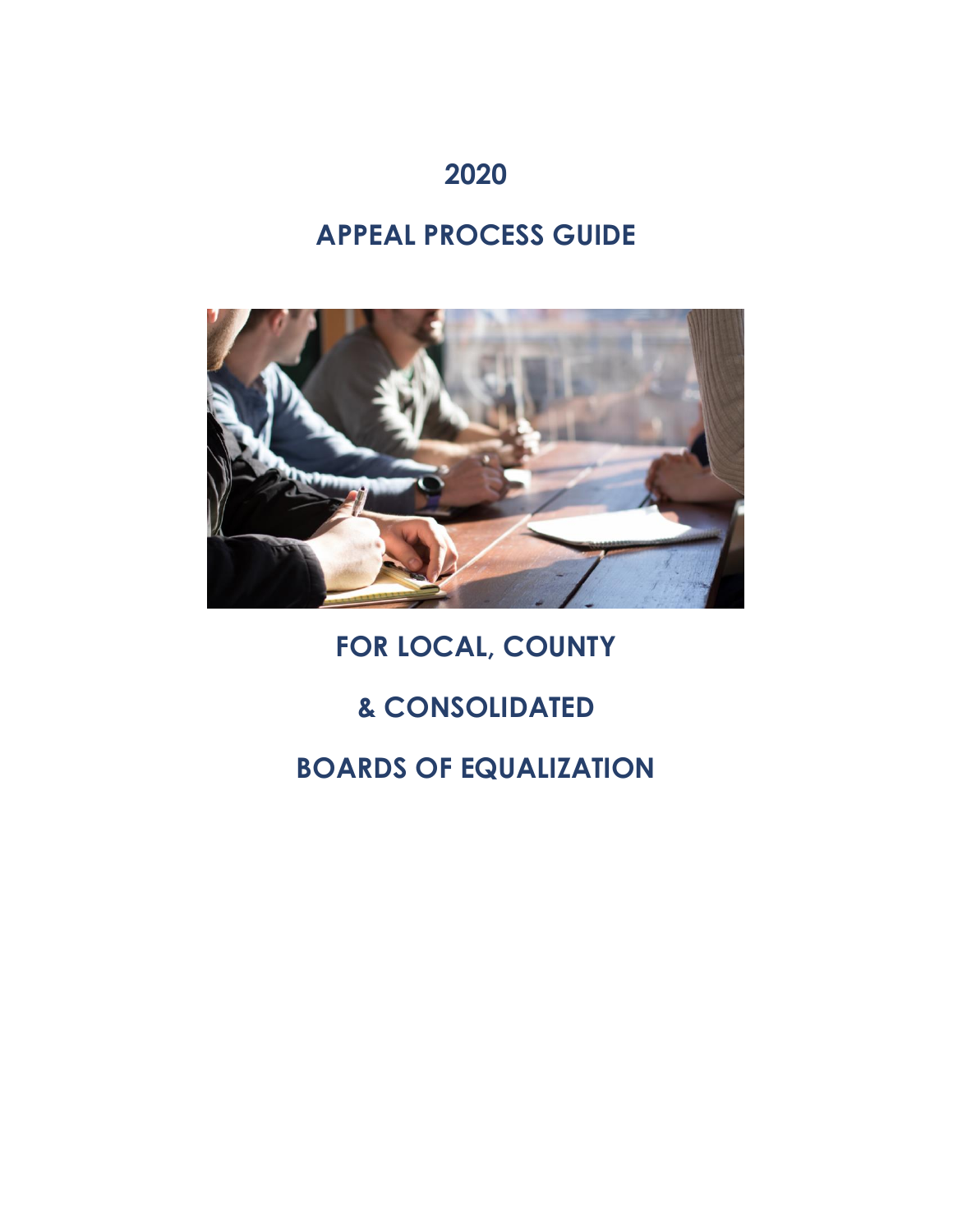#### **All agricultural land is to be assessed using the productivity valuation method**.

Information concerning this valuation process and the data used to establish the values is available from your Director of Equalization and at the Department of Revenue and website at:

[http://dor.sd.gov/Taxes/Property\\_Taxes/Productivity\\_Valuation\\_for\\_Agricultural\\_Land\\_Assessments.aspx](http://dor.sd.gov/Taxes/Property_Taxes/Productivity_Valuation_for_Agricultural_Land_Assessments.aspx)

It is important to remember that a property is to be valued fairly and uniformly. A property cannot be assessed higher than actual market value and cannot be assessed higher than other comparable properties.

If anyone has questions on this, please contact your local Director of Equalization or the Department of Revenue.

#### Local Board of Equalization

- March 12  $-$  last day for taxpayer to file<sup>1</sup> written appeal with clerk of local board
- March 16 local board begins
- March 20 local board ends
- March 23 local board must return assessment book to Director of Equalization
- March 27 last day to send written notice of board's decision to each appellant

#### County Board of Equalization

- April 7 last day for taxpayer to file written appeal with county auditor
- April 14 county board begins
- April 21 last day for the Director of Equalization to file appeal with county auditor
- May 5 county board ends
- May 8 last day to send written notice of board's decision to each appellant

#### Consolidated Board of Equalization

- April 7 last day for taxpayer to file written appeal with county auditor
- April 14 consolidated board begins
- May 5 consolidated board ends
- May 8 last day to send written notice of board's decision to each appellant

#### Office of Hearing Examiners

May 15 - last day for taxpayer to file written appeal with OHE

**PLEASE NOTE:** Any lessee responsible for payment of taxes pursuant to the provisions of a lease shall be considered the taxpayer and may also appeal the valuation, classification, and taxable status of the property**.**

*All board minutes shall be transmitted to the Department of Revenue. The Secretary of Revenue has the power to review and invalidate any actions for which there is no legislative authority.*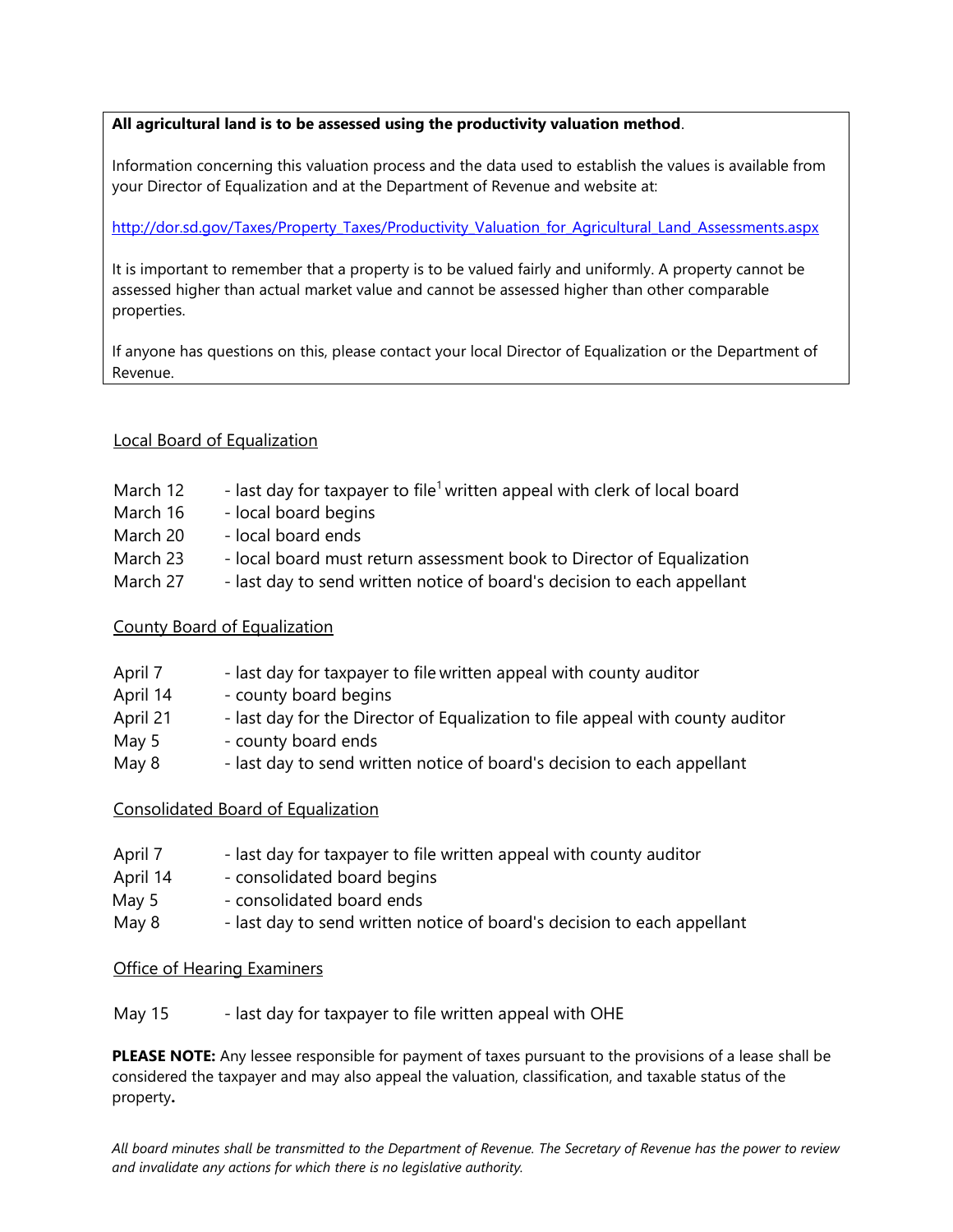## **LOCAL BOARD OF EQUALIZATION**

Appeal to the local board must be perfected by mailing or by filing a written notice of appeal with the clerk of the local board by March 12, 2020. Postmarked by the deadline is considered timely.

#### **COMPOSITION**

The local board of equalization consists of the board of supervisors of each township or the governing body of each incorporated municipality, together with a member of the school board or school boards whose district comprises all or a part of the township or municipality. School board members may vote only on the appeals involving property located within their respective district.

#### **TIME AND PLACE OF MEETING**

The local board shall begin meeting on the third Monday of March and adjourn no later than the following Friday. The meeting shall be at the office of the clerk or finance officer of the township or municipality.

#### **DUTIES**

The township clerk or municipal finance officer acts as the clerk of the local board of equalization. It is his/her responsibility to keep an accurate record of all changes made in assessments as well as a record of the proceedings. It is the clerk's responsibility to help property owners complete the form PT 17 as well as making note of all appeals in the board minutes**.** If a quorum is not present, the clerk has the authority to adjourn the meeting and announce the time of the next meeting.

The local board of equalization has the duty to hear and decide appeals within five days. The board's action must be included in the minutes. The board has the authority to equalize assessments between individual parcels of property but does not have the authority to change the level of assessment between classes of property. **Any appeals not resolved by the local board are considered as no change,** and the property owner has the ability to appeal on to the next board.

A written notice must be sent within seven days of adjournment to each appellant on the board's decision of his/her appeal (March 27, 2020).

PRIOR TO ADDING OMITTED PROPERTY OR INCREASING AN ASSESSMENT ON PROPERTY, the board must notify the property owner of the proposed addition or increase and the time and place of the board meeting at which the addition or increase will be considered. The board must give a property owner an opportunity to appear before the board or submit written documentation concerning the addition or increase.

The local board of equalization does not have the authority to hear appeals on owner-occupied status. They may inform the Director of Equalization of errors in owner-occupied status.

The local board does not have the authority to correct or change the level of assessment of property types.

It is the duty of the board to certify the accuracy of the assessment roll and deliver it to the director of equalization **on or before the fourth Monday in March (March 23, 2020)**, along with a copy of the minutes and all completed PT 17 forms.

The director of equalization has the right to appeal any decision of the local board to the county board. If the director does appeal a decision, it is his/her responsibility to notify the property owner, local board and county auditor by submitting the appropriate form by April 21, 2020.

*All board minutes shall be transmitted to the Department of Revenue. The Secretary of Revenue has the power to review and invalidate any actions for which there is no legislative authority.*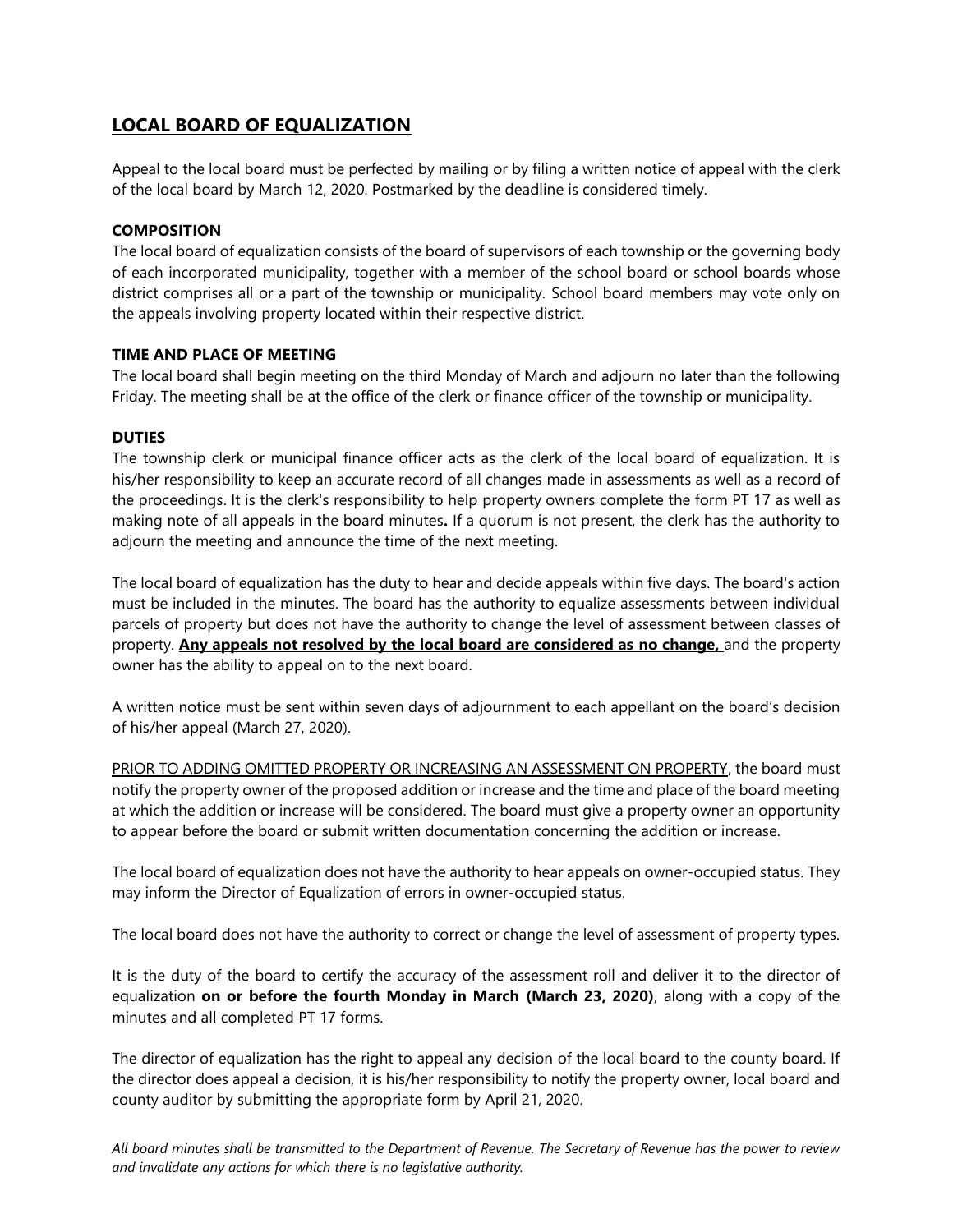## **COUNTY BOARD OF EQUALIZATION**

Appeal to the county board must be perfected by mailing or by filing a written notice of appeal with the clerk of the county board by April 7, 2020. Postmarked by the deadline is considered timely.

#### **COMPOSITION**

The county board of equalization consists of the county commissioners. The county auditor acts as the clerk of the county board. The county auditor's responsibilities are the same as those described for the clerk of the local boards.

#### **TIME AND PLACE OF MEETING**

The county board of equalization begins meeting on the second Tuesday in April and must complete its work no later than three weeks after the second Tuesday in April. The county board meets at the county courthouse or administration building.

#### **DUTIES**

The county board of equalization has all the power, authority and duties of a local board of equalization in all unorganized territories. A county board of equalization may:

- (1) Correct clerical errors of the assessment roll;
- (2) Hear appeals from individuals regarding aggregate assessments, classification and equalization;
- (3) Equalize between taxing districts and between classes of property. The board shall raise or lower, if necessary, each class of property on a percentage basis covering the class as a whole within the assessment district;
- (4) Hear appeals of owner-occupied status.

The county board DOES NOT HAVE THE AUTHORITY to raise or lower the assessment of an individual parcel of property if it would cause the county board to reassess all property within the taxing district.

The county board DOES HAVE THE DUTY to ensure all property is listed on the assessment roll.

PRIOR TO ADDING OMITTED PROPERTY OR INCREASING AN ASSESSMENT ON PROPERTY, the board must notify the property owner of the proposed addition or increase and the time and place of the board meeting at which the addition or increase will be considered. The board must give a property owner an opportunity to appear before the board or submit written documentation concerning the addition or increase.

**The county board of equalization shall give written notice of its decision to be postmarked on or before the Friday following its adjournment to each person owning property on which action was taken and to the clerk of the affected local board of equalization. (May 8, 2020)**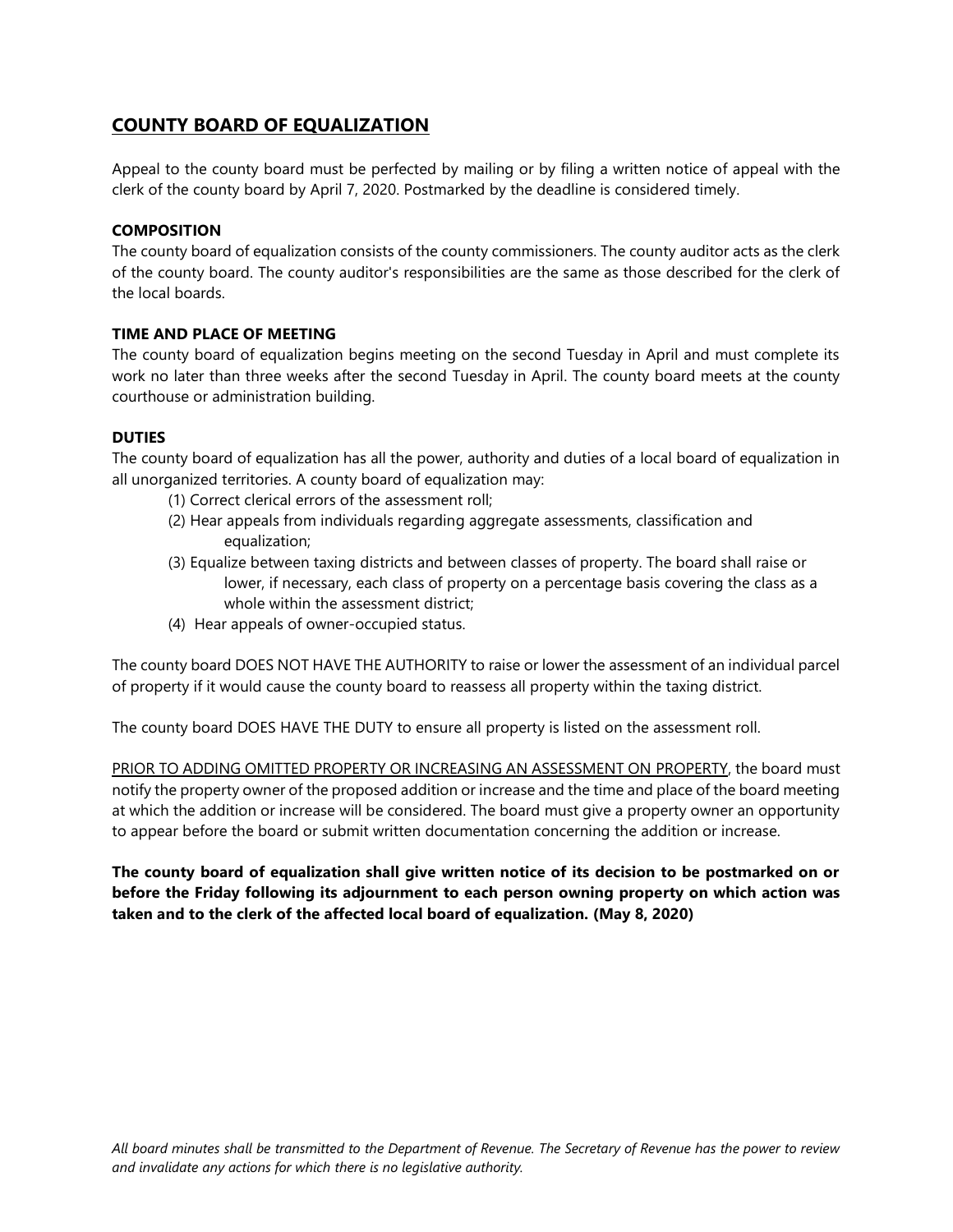## **CONSOLIDATED BOARD OF EQUALIZATION**

Any county, municipality, school, and township may agree by resolution to consolidate the local board of equalization with the county board of equalization no later than the second Tuesday of November. The resolution shall state the number of members from each governing board that will sit as a consolidated board of equalization.

Appeal to the consolidated board must be perfected by mailing or by filing a written notice of appeal with the clerk of the local board by April 7, 2020. Postmarked by the deadline is considered timely mailing.

#### **COMPOSITION**

The consolidated board consists of the county commissioners and members from the local board of equalization, which may include township supervisors or city commissioners, and school board members. Municipal, school and township board members may participate and vote **only regarding property within the boundaries of each member's respective taxing district.** The county commissioners shall be the majority of the members eligible to vote on the property valuation in question.

#### **TIME AND PLACE OF MEETING**

The consolidated board of equalization begins meeting on the second Tuesday in April and must complete its work no later than three weeks after the second Tuesday in April. The consolidated board meets at the location agreed upon by the governing bodies.

#### **DUTIES**

The consolidated board of equalization may:

- (1) Correct clerical errors of the assessment roll;
- (2) Hear appeals from individuals regarding aggregate assessments, classification and equalization; and
- (3) Equalize between taxing districts and between classes of property. The board shall raise or lower, if necessary, each class of property on a percentage basis covering the class as a whole within the assessment district.

A consolidated board of equalization SHALL NOT act on matters that are within the jurisdiction of the county board of equalization, such as exempt property and owner-occupied status.

PRIOR TO ADDING OMITTED PROPERTY OR INCREASING AN ASSESSMENT ON PROPERTY, the board must notify the property owner of the proposed addition or increase and the time and place of the board meeting at which the addition or increase will be considered. The board must give a property owner an opportunity to appear before the board or submit written documentation concerning the addition or increase.

The consolidated board DOES NOT HAVE THE AUTHORITY to raise or lower the assessment of an individual parcel of property if it would cause the county board to reassess all property within the taxing district.

The consolidated board DOES HAVE THE DUTY to ensure all property is listed on the assessment roll.

**The consolidated board of equalization shall give written notice of its decision to be postmarked on or before the Friday following its adjournment to each person owning property on which action was taken. (May 8, 2020)**

*All board minutes shall be transmitted to the Department of Revenue. The Secretary of Revenue has the power to review and invalidate any actions for which there is no legislative authority.*